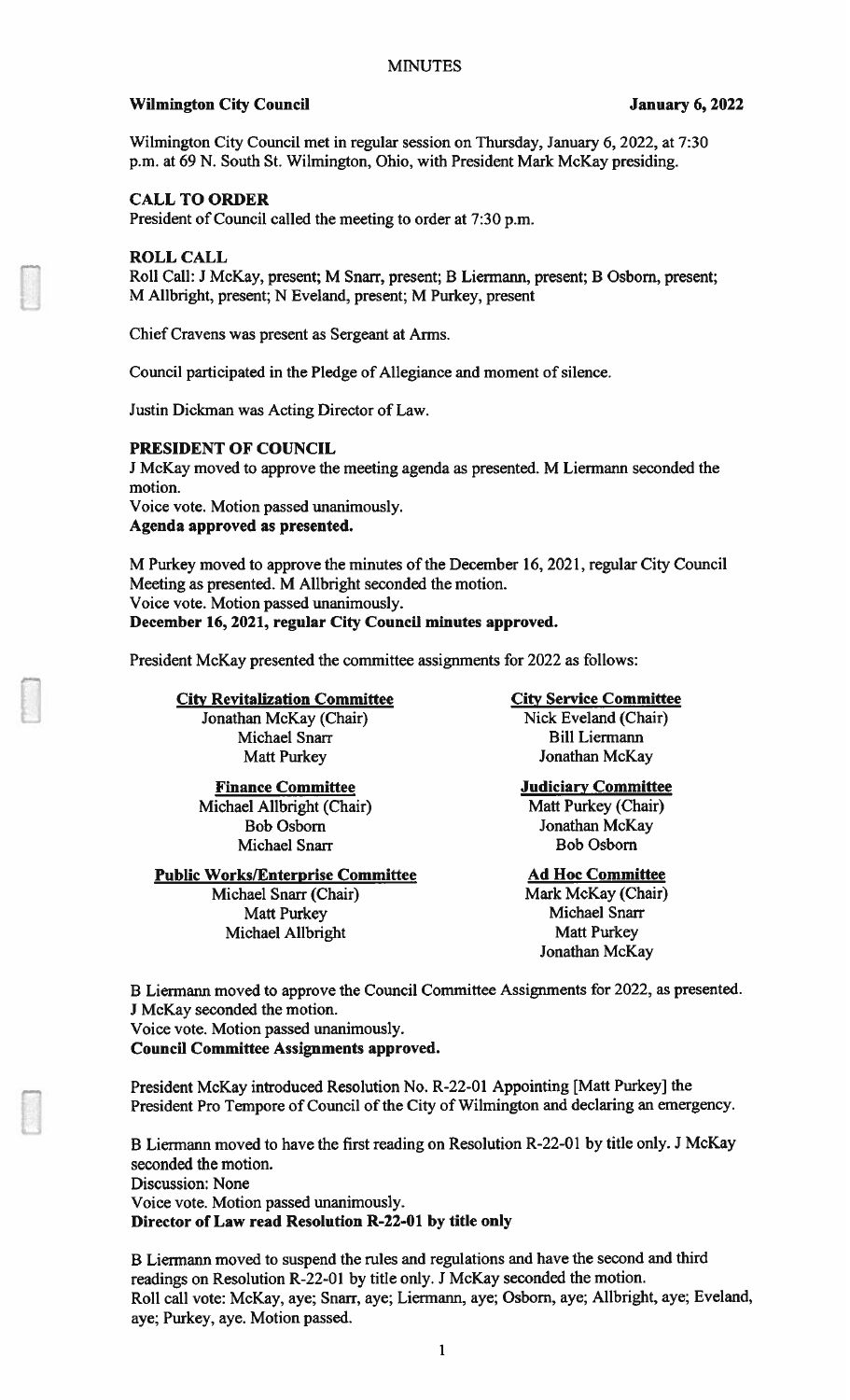# Director of Law read Resolution R-22-O1 by title only.

B Liermann moved for passage of Resolution R-22-O 1. J McKay seconded the motion. Roll call vote: Snarr, aye; Liermann, aye; Osborn, aye; Allbright, aye; Eveland, aye; Purkey, aye; McKay, aye. Motion passed.

Resolution R-22-O1 passed as presented.

President McKay introduced Resolution R-22-02 Appointing [Andrea Tacoronte] the Clerk of Council of the City of Wilmington and declaring an emergency

M Purkey moved to have the first reading on Resolution R-22-02 by title only. B Osbom seconded the motion. Discussion: None Voice vote. Motion passed unanimously.

Director of Law read Resolution R-22-02 by title only

M Purkey moved to suspend the rules and regulations and have the second and third readings on Resolution R-22-02 by title only. B Liermann seconded the motion. Roll call vote: Liermann, aye; Osbom, aye; Allbright, aye; Eveland, aye; Purkey, aye; McKay, aye; Snarr, aye. Motion passed. Director of Law read Resolution R-22-02 by title only.

M Purkey moved for passage of Resolution R-22-02. B Liermann seconded the motion. Roll call vote: Osbom, aye; Allbright, aye; Eveland, aye; Purkey, aye; McKay, aye; Snarr, aye; Liermann, aye. Motion passed. Resolution R-22-02 passed as presented.

President Pro Tempore Matt Purkey and Clerk of Council Andrea Tacoronte were sworn in.

President McKay announced a Public Hearing on February 17, 2022, for a rezoning request from Healthsource of Ohio for the rezoning of two parcels with a total area of 0.357 acres (more or less), more commonly known as  $156 \frac{1}{2}$  and  $168$  W Main Street, from DT (Downtown Transition) to DC (Downtown Core).

# MAYOR

Mayor John Stanforth recognized members of the Water and Wastewater crews who worked on Christmas Eve to repair a water main break.

He complimented Shirley Orwick of the Building and Zoning Department for her excellent work as Clerk of the Board of Zoning Appeals.

Mayor Stanforth announced the eastern bridge at Sugar Grove Cemetery will be closed until farther notice. It has been deemed unsafe and repairs will be made.

The Mayor also provided information on an upcoming community blood drive, the local food pantry schedule, and upcoming Murphy Theatre events.

AUDITOR – No report.

# SERVICE AND SAFETY DIRECTOR

Service Director Shidaker indicated the public should expect delays in the repair of the bridge at Sugar Grove Cemetery. He also stated the Streets Department was ready and prepared for upcoming snowfall and had done a great job in staying ahead of the current weather event.

Service Director Shidaker introduced Resolution R-22-03 Expressing intent to sell City surplus items to the public through an on-line auction service and declaring an emergency. He explained this is an annual piece of legislation needed to sell items on GovDeals.

B Liermann moved to have the first reading on Resolution R-22-03 by title only. M Purkey seconded the motion.

Discussion: None Voice vote. Motion passed unanimously. Director of Law read Resolution R-22-03 by title only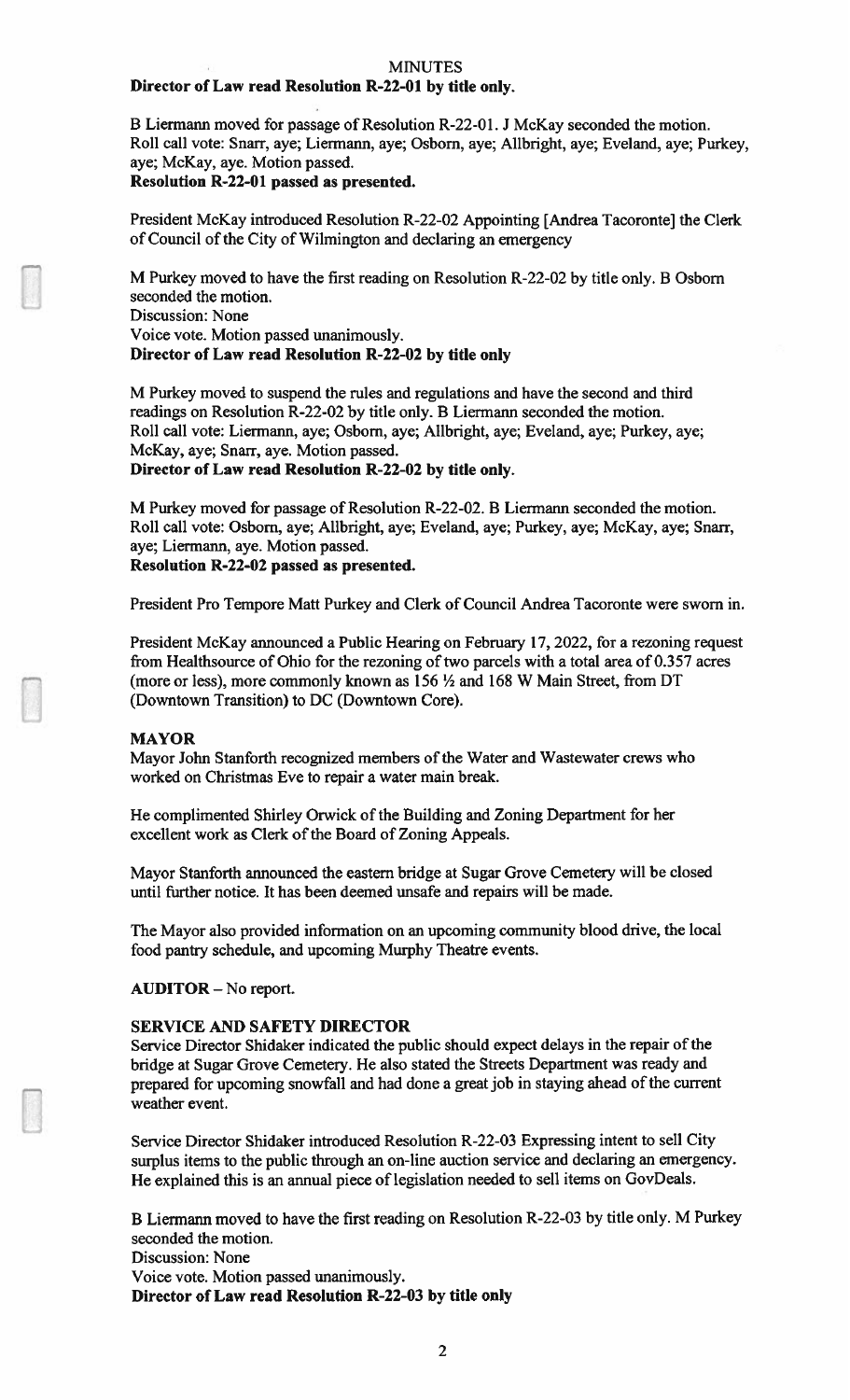B Liermann moved to suspend the rules and regulations and have the second and third readings on Resolution R-22-03 by title only. M Purkey seconded the motion. Roll call vote: Allbright, aye; Eveland, aye; Purkey, aye; McKay, aye; Snarr, aye; Liermann, aye; Osborn, aye. Motion passed.

Director of Law read Resolution R-22-03 by title only.

B Liermann moved for passage of Resolution R-22-03. M Purkey seconded the motion. Roll call vote: Eveland, aye; Purkey, aye; McKay, aye; Snarr, aye; Liermann, aye; Osbom, aye; Allbright, aye. Motion passed.

Resolution R-22-03 passed as presented.

# COUNCIL COMMITTEE REPORTS AND ACTION

#### CITY REVITALIZATION COMMITTEE

J McKay had no report but stated he would like to have a committee meeting in the future.

# CITY SERVICES COMMITTEE

N Eveland had no report but stated he would like to have a committee meeting in the next week.

#### FINANCE COMMITTEE

M Allbright introduced Ordinance O-22-01 Making Miscellaneous Transfers.

Allbright moved to have the first reading on Ordinance O-22-01 by title only. B Osborn seconded the motion.

Discussion:

a) From 110.120.5211 "Postage and Supplies" to 110.120.5122 "Workers Comp-Admin" the sum of \$930.00

b) From 110.120.5211 "Postage and Supplies" to 110.131.5122 "Workers Comp-Auditor" the sum of \$472.00

c) From 110.120.5211 "Postage and Supplies" to 110.181.5122 "Director of Law-Workers Comp" the sum of \$925.00

d) From 110.154.5111 "Acting Clerk Salary" to 110.151.5111 "Judge Salary" the sum of \$200.00

e) From 110.154.5111 "Acting Clerk Salary" to 110.152.5111 "Clerk Salary" the sum of\$100.00

f) From 110.155.5111 "Bailiff Salaries" to 110.156.5111 "Probation Officers Salaries" the sum of \$2,750.00

g) From 110.133.5410 "Incidentals" to 110.133.5111 "Treasurer Salary" the sum of \$200.00

h) From 211.390.5112 "Salaries-Taxi Dispatch/Maintenance" to 211.390.5111 "Salaries-Drivers" the sum of \$681.00

i) From 211.390.5123 "Benefit Insurance" to 211.390.5122 "Workers Comp" the sum of \$4,322.00

j) From 287.150.5414 "Operating Expenses" to 287.150.5111 "Salaries" the sum of \$628.00

k) From 510.211.5123 "Benefit Insurance" to 510.211.5122 "Workers Comp" the sum of \$12,059.50

I) From 580.500.5237 "Data Processing" to 580.500.5122 "Workers Comp" the sum of \$42.00

m) From 605.350.5123 "Benefit Insurance" to 605.350.5122 "Workers Comp" the sum of \$2,435.00

Auditor Vance explained that the transfers were associated with electronic transactions between the last council meeting and the end of the year had not been anticipated. The transfers cover those transactions.

# Voice vote. Motion passed unanimously. Director of Law read Ordinance 0-22-01 by title only

Allbright moved to suspend the rules and regulations and have the second and third readings on Ordinance O-22-01 by title only. B Osborn seconded the motion.

Roll call vote: Purkey, aye; McKay, aye; Snarr, aye; Liermann, aye; Osborn, aye; Allbright, aye; Eveland, aye. Motion passed.

Director of Law read Ordinance 0-22-01 by title only.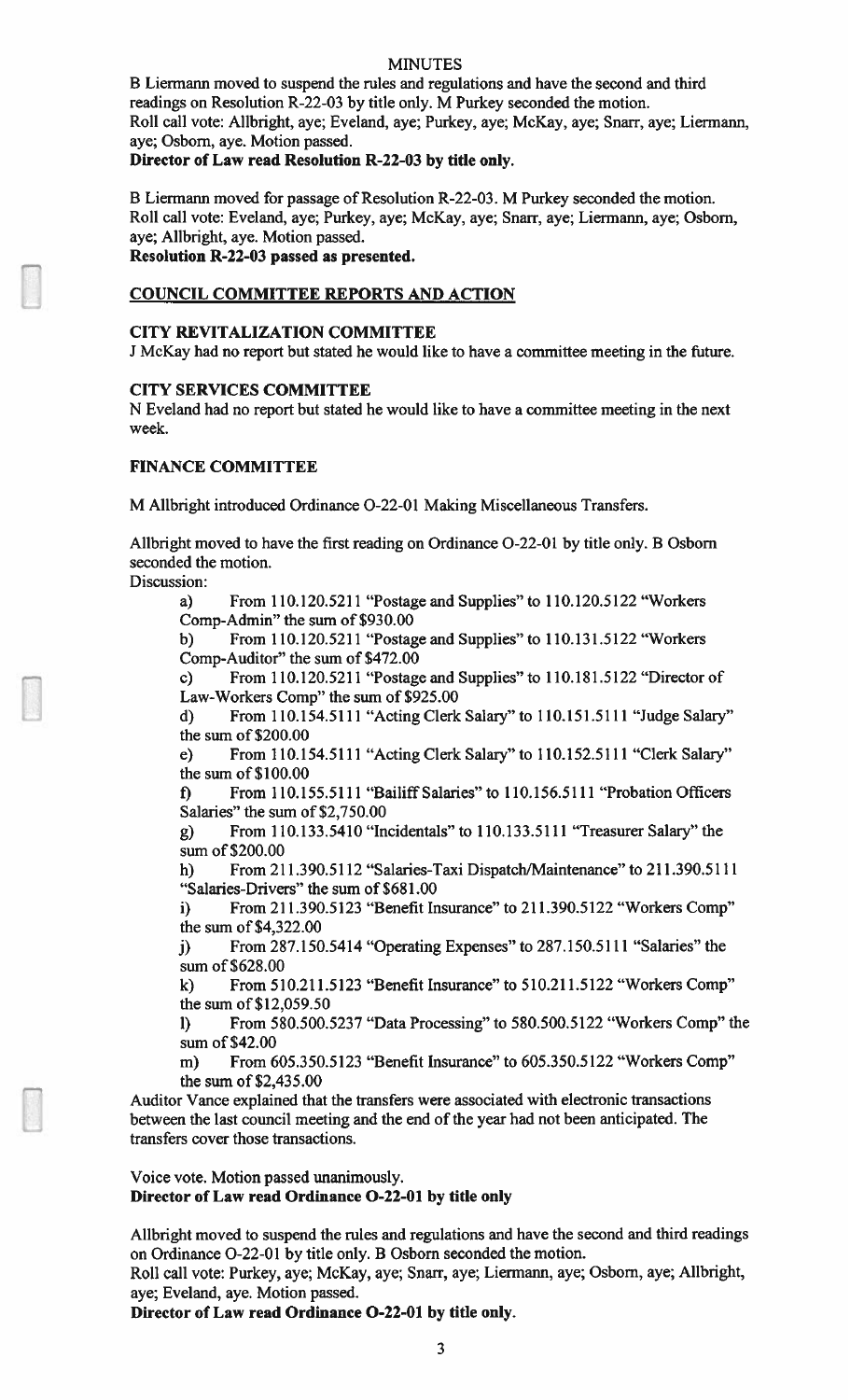Allbright moved for passage of Ordinance 0-22-01. B Osbom seconded the motion. Roll call vote: McKay, aye; Snarr, aye; Liermann, aye; Osbom, aye; Allbright, aye; Eveland, aye; Purkey, aye. Motion passed.

Ordinance 0-22-01 passed as presented.

# JUDICIARY COMMITTEE

M Purkey brought forth Ordinance 0-21-61 Changing the zoning of real property located on Rombach Avenue and Progress Way in the City of Wilmington, Ohio.

M Purkey moved to suspend the rules and regulations and have the second and third readings on Ordinance 0-21-61 by title only. J McKay seconded the motion. Roll call vote: Snarr, aye; Liermann, aye; Osborn, aye; Alibright, aye; Eveland, aye; Purkey, aye; McKay, aye. Motion passed.

# Director of Law read Ordinance 0-21-61 by title only.

M Purkey moved for passage of Ordinance 0-21-61. J McKay seconded the motion. Roll call vote: Liermann, aye; Osbom, aye; Alibright, aye; Eveland, aye; Purkey, aye; McKay, aye; Snarr, aye. Motion passed. Ordinance 0-21-61 passed as presented.

M Purkey brought forth Resolution R-21-48 A Resolution authorizing an agreement with Polaris Industries Inc., providing for a project and tax exemption pursuant to the state Enterprise Zone Program, and making determinations in connection therewith; repealing all prior conflicting ordinances.

Council Member Purkey explained the tax exemption would be for 75% of the new improvements for a period of 7 years. They anticipate 15-20 employees on their first round of hiring.

M Purkey moved to suspend the rules and regulations and have the second and third readings on Resolution R-21-48 by title only. N Eveland seconded the motion. Roll call vote: Osbom, abstain; Allbright, aye; Eveland, aye; Purkey, aye; McKay, aye; Snarr, aye; Liermann, aye. Motion passed.

# Director of Law read Resolution R-21-48 by title only.

President McKay noted Council Member Osbom abstained because of his position with Laurel Oaks Schools.

M Purkey moved for passage of Resolution R-21-48. N Eveland seconded the motion. Roll call vote: Allbright, aye; Eveland, aye; Purkey, aye; McKay, aye; Snarr, aye; Liermann, aye; Osborn, abstain. Motion passed.

Resolution R-21-48 passed as presented.

Purkey stated there would be a standing Judiciary Committee meeting on the third Thursday of each month at 6:00 p.m.

# PUBLIC WORKS COMMITTEE

Council Member Snarr had no report but commended the workers who were out on Christmas Eve. He added that there are several upcoming projects.

# REPORTS TO COUNCIL - No reports.

# OPEN TO PUBLIC

Council Member Eveland shared an account of his family recently needing the City's Emergency Medical Services. He said they did a very good job and were very professional.

Justin Dickman thanked everyone who had been working on the trail on the west side of town. He said he was looking forward to using the completed trail.

# EXECUTIVE SESSION

It was noted there may be a request for council action afler Executive Session.